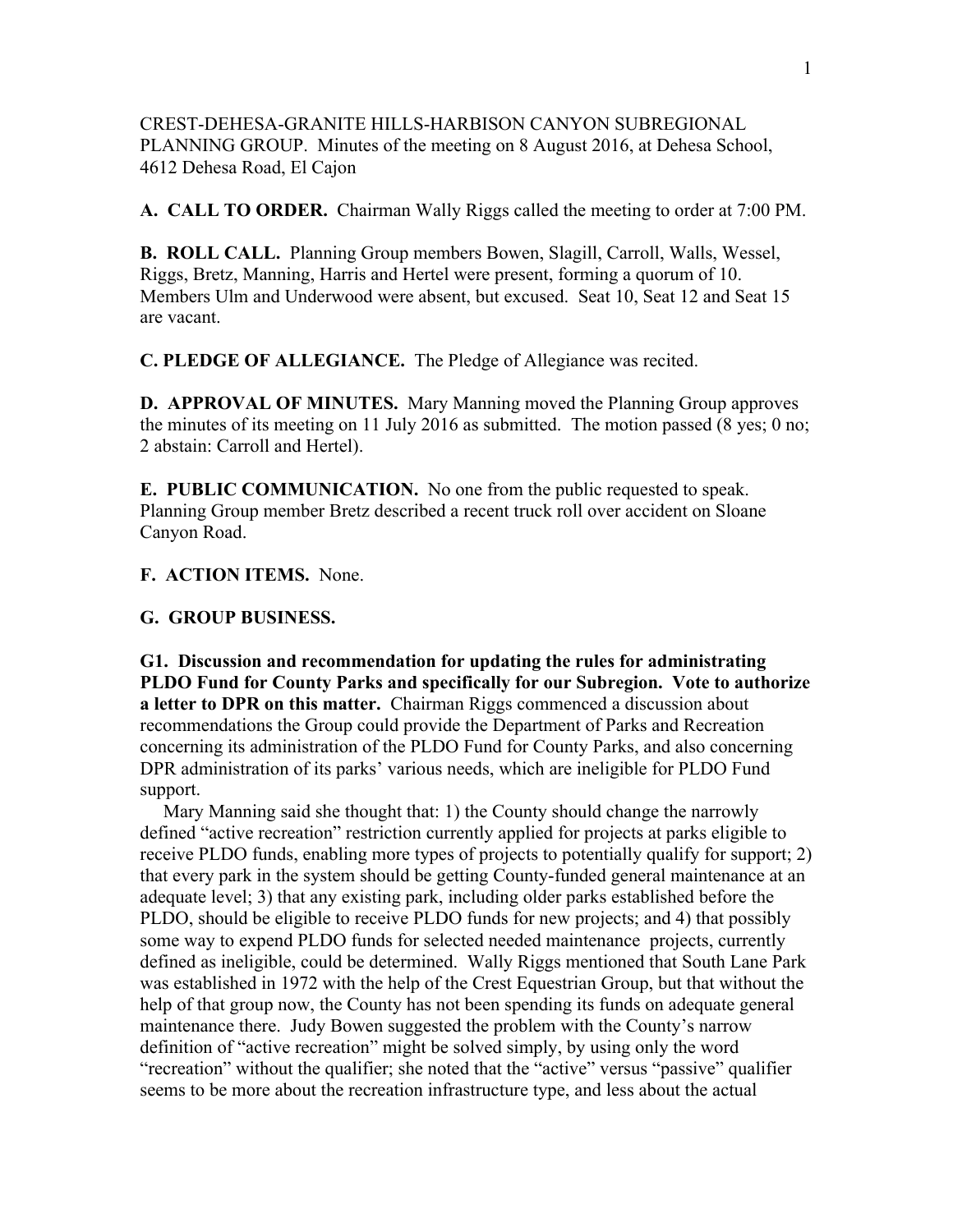activity level of the users. Judy also mention the Group should consider the wisdom of recommending a realignment of DPR districts with the County planning districts' boundaries, considering how PLDO funds are collected and distributed. Lory Walls said that PLDO funds should not have to be spent on park maintenance, but should be reserved for new parks and new parks' infrastructure. Darin Wessel suggested that the term "active recreation" might have a definition in the California Public Resources code that could be at the root of the County's definition of this term, as currently used in administration of the PLDO and the projects it funds. Group discussion included observations and consenting comments from the other members. Chairman Riggs suggested that a letter summarizing the Group's consensus about recommendations to the DPR could be based on Mary Manning's notes she brought to the discussion, assuming the final, fourth point is eliminated; and also assuming that the topic of DPR district boundary adjustments should not be included.

 Judy Bowen moved that the Planning Group sends a letter to the Department of Parks and Recreation expressing the Groups consensus about recommendations for certain changes to its administration of the PLDP Fund, and other department funding, to better meet our parks' operational needs. The motion passed (10 yes; 0 no; 0 abstain).

## **G2. Announcements and correspondence.**

**G2a. Clarification of weed abatement responsibility in County road right of way along private property (Walls).** Planning Group member Lory Walls reported that her questioning about weed abatement responsibilities along Dehesa Road and Harbison Canyon Road resulted in responses from Supervisor Diane Jacob, and then from the Director of the Department of Public Works. Lory provided copies of the letters from Supervisor Jacob and Director Crompton as handout. DPW is responsible for vegetation management within public rights of way; DPW has inspected Dehesa and Harbison Canyon Roads and determined vegetation maintenance is necessary, and has scheduled removal and mowing of overgrown vegetation, and also annual spraying of herbicide to suppress weed growth in the right of way. This work will extend over the following six weeks.

**G2b. Medical marijuana ordinance revisions.** Chairman Riggs announced the County is considering proposed changes to the Medical Marijuana Ordinance, and this topic could be included on the September agenda. Group discussion supported including this topic at the next meeting.

**G2c. Environmental subdivision map.** Chairman Riggs announced that he had received a new, revised map for the Davidson Environmental Subdivision, TPM 21237, 14907 Montana Serena – Montana Serena Court. Karla Carroll requested the opportunity to review the map, which Riggs provided.

## **G3. Subcommittee reports.** None.